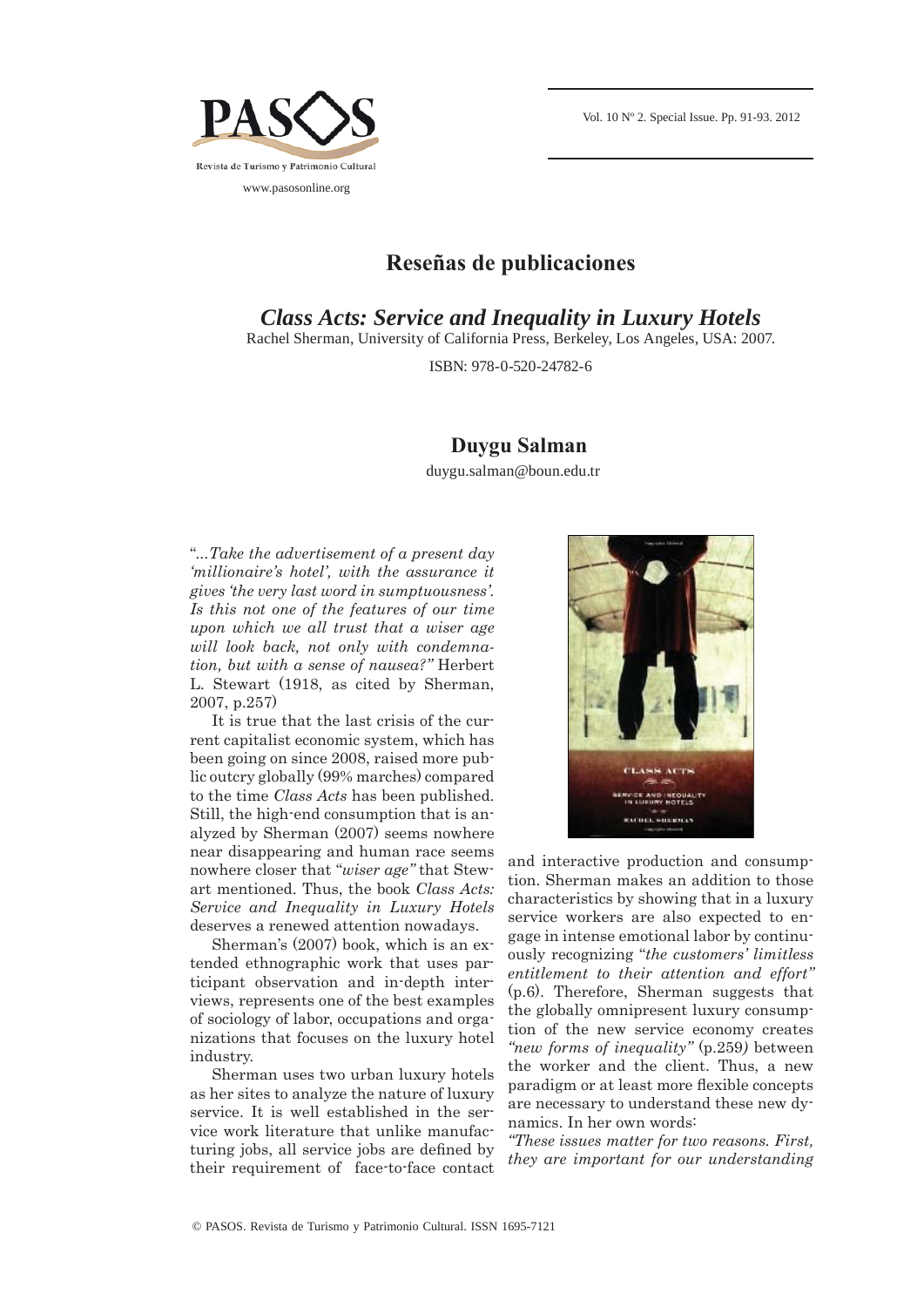*of interactive work and its links to relationships to*  selfhood. Second, they are significant for our concep*tion of how work is connected to class"* (p.3)

Sherman uses two concepts in her book that are central to her discussion. One of them is the notion of *"consent"*, which she borrows from Buroway's (1979) study. Briefly, she describes consent as *"workers' use of their agency to participate in work"* (p. 16). The notion of consent also allows the worker to withdraw their consent in various ways such as quitting or not engaging in required emotional labor. The other concept is *"normalization"* that refers to *"the taken-for-granted nature of both interactive and structural inequality. Unequal entitlements and responsibilities ... they simply became a feature of the everyday landscape of the hotel."* (p.17).

 Throughout the book Sherman builds on how these two concepts function in workers' strategies to shape their identity and behavior on the face of managers, coworkers and guests. The first four chapters of the book mainly focus on the strategies that workers use to construct themselves, not as subservient but as in control of their work.

The strategies that workers use with guests, which are explained in great detail, include: personalization and recognition; anticipation and legitimation of needs; pampering as display of labor; deference and sincerity; playing games of speed, service, control (i.e. maximizing sales, room blocking, etc.); games of money (i.e. tipping game); condescension and criticism of guests (i.e. guests as needy); limiting the entitlement of guests to stay in the hotel and consume luxury services.

In the second chapter, the author also includes a discussion of how organizational factors, such as different managerial regimes, rhetoric, division of labor, worker demographics, internal labor markets and practical cultures of managerial authority and worker relations, also shape the strategies developed by workers and how different managerial regimes help workers to see themselves as powerful, professional, skilled and independent.

In the third and fourth chapters, Sherman describes how workers constitute themselves as superior to their peers by using: comparisons related to competence; emphasizing perks associated with their jobs; and using association with the status of the hotel and its guests.

In chapter five, Sherman focuses on how reciprocity in luxury hotels is not only defined by antagonism, instrumentality and un-authenticity as it is usually discussed in the service work literature. She shows how meaningful and reciprocal relations are formed between workers and clients that helped workers become invested in their job. While reciprocal relations act as the major mechanism to generate consent, the normalization of inequality is achieved as guests also use reciprocity to constitute workers as inherently equal. Sherman explains three ways through which this equality is established. The first is the acceptance of a mutual obligation and exchange of both workers and clients to each other. The second is the acceptance of worker labor as voluntary and offered willingly. Finally, the third is through the development of meaningful relationships. The chapter also discusses what happens in situations when this contract breaks down.

While the majority of the book is dedicated to describe how employees construct themselves as powerful agents, the last chapter of the book goes into some details as to how the guests produce their entitlement to luxury services. Through their contact with hotel staff, guests learn how to behave in the luxury environment and come to see themselves as deserving of luxury consumption. For their part, they work to create selves that are needy, deserving and generous in order to overcome their fears of not belonging to luxury sites or exploiting workers.

Overall, the author provides three important conclusions: The first one is that the entitlement in the production-consumption of luxury service emerges from class positions of hotel workers and guests outside the hotel. Thus, the luxury service in the hotels *depends on* unequal entitlement to material resources outside the hotel. In addition, greater entitlement to material resources also *guarantees* unequal entitlements to recognition. The second one is that the class is not only an important factor that structures luxury service sites, but it is also created interactively within these sites through workers' and guests' performances. The third one is that luxury service sites *normalize* the unequal entitlements in production-consumption relations through the workers' and guests' various strategies of self.

In conclusion, the book Class Acts is a good case of thick description of the relation between class and service work. It is a highly readable book with interesting anecdotes and solid sociological concepts, offering the reader a complicated and nuanced picture of the social dynamics in the luxury hotels. Sherman gives a detailed analysis of luxury service, its organization and the negotiation of inequality between workers and guests through various practices, which eventually make class inequality seem